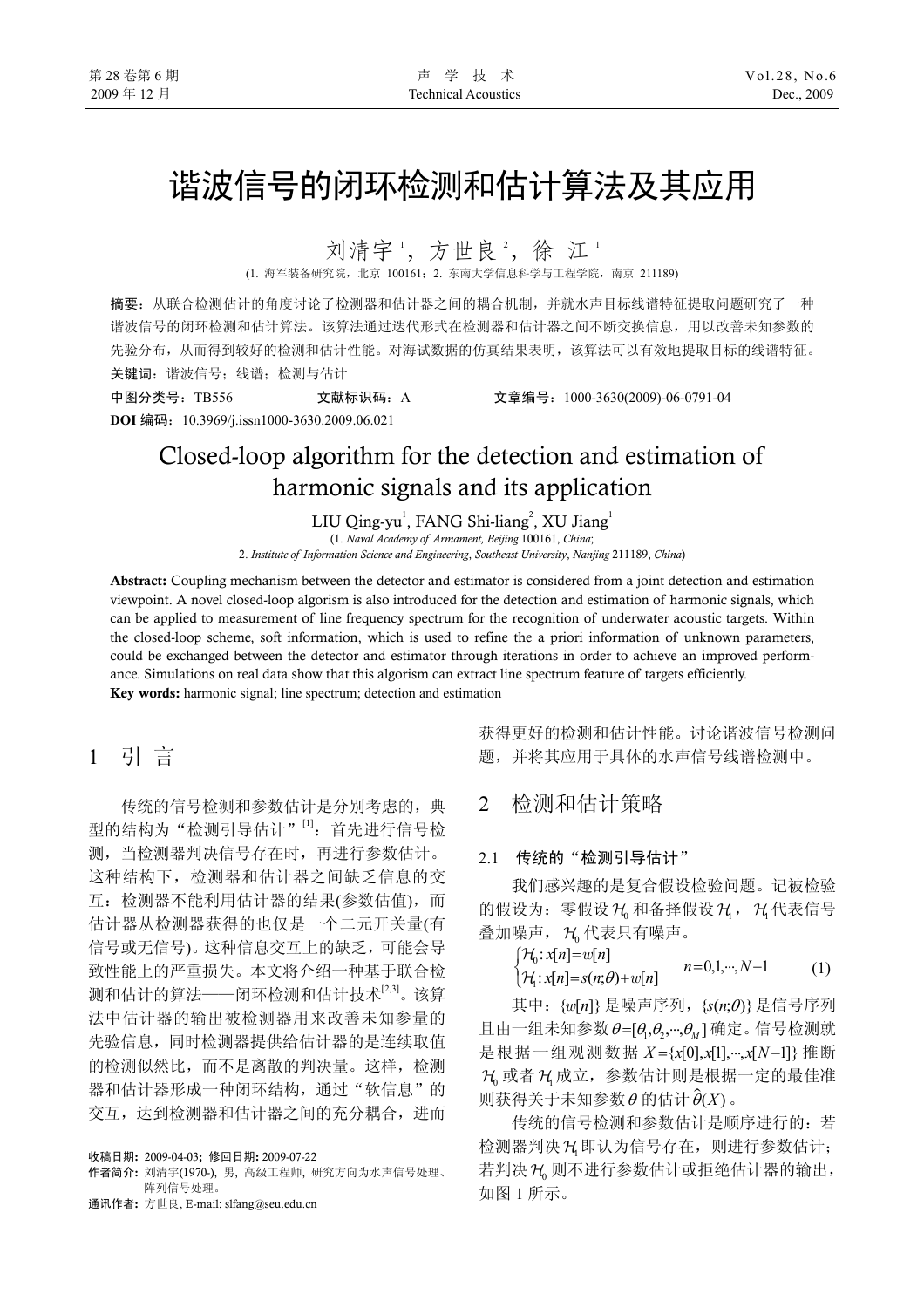

Fig.1 The traditional sequence order detector and estimator

由于存在未知参数θ ,处理信号检测时有两种 主要方法: Bayes 方法和广义似然比检验(GLRT)。 前者把θ 看成是随机变量,并给它指定一个先验分 布  $π(θ)$ ; GLRT 则是将  $θ$  视作一个未知的确定性参 量,通过估计θ 以便用在似然比检验中;二者的本 质区别在于能否指定一个参量θ 的先验分布。但在 现实中对θ的认识介于对π(θ)完全确知和一无所 知之间,更多的情况是:我们知道θ 的部分信息, 譬如知道<sup>θ</sup> 服从 Gauss 分布,但该分布的超参数未 知。此时,无论是 Bayes 方法还是 GLRT 都难以利 用这种信息,因为这需要检测器和估计器的信息交 互,而传统的检测算法和估计算法却是彼此分离的。

#### 2.2 检测和估计的耦合策略

检测引导估计的不足在于,检测器不能利用估 计结果,而估计器从检测器获得的只是一个二元开 关量( H 或 H ), 并不包含很多的信息量。针对这些 问题,我们考虑在检测器和估计器之间引入一种不 断交换信息,逐步完善先验知识的机制,以期达到 改善检测-估计总体性能的目的。我们可以根据当前 掌握的知识合理猜测一个先验分布 $\pi(\theta)$  和先验概 率  $P(\mathcal{H}_i)$ ; 在处理过程中, 利用估计器的输出 $\hat{\theta}$ 使 得最初猜测的 $π(θ)$  变得更加确切, 同时利用处理中 获取的后验概率  $P(\mathcal{H}|X)$  对  $P(\mathcal{H})$  加以精确化等; 然后将修正的先验信息回代进行下一轮的检测和 估计。此外,检测器提供给估计器的是复合似然比  $\Lambda(X)$  而不是二元开关量, 因此包含更多的信息量, 有助于估计的进行。显然,这种耦合机制是一种闭 环结构, 如图 2 所示。



需要指出的,与传统方法一次性获得最佳解不 同,闭环算法的最佳解是通过迭代方法逐步逼近 的。系统在运行中,根据实时计算的复合似然比  $\varLambda\!\left( X \right)$  和参数估值 $\hat{\theta}$  迭代地修正  $\pi\!\left( \theta \right)$  和  $P\!\left( \mathcal{H}_{\mathsf{I}} \right)$  , 直到 收敛或达到满意的结果。

### 3 谐波信号的闭环检测和估计算法

#### 3.1 问题描述

谐波信号的检测和频率估计在信号处理中具 有重要的意义<sup>[4]</sup>,我们结合这样一个例子讨论闭环 算法:

$$
\begin{cases} \mathcal{H}_0: x[n] = w[n] \\ \mathcal{H}_1: x[n] = \sum_{l=1}^L \sin 2\pi f_l n + w[n] \end{cases} \quad n = 0, 1, \cdots, N-1 \quad (2)
$$

其中 {w[n] } 是 Gauss 白噪声序列, 即 w[n]~  $\mathcal{N}(0,\sigma^2) \boxplus E\{x[m]x[n]\} = \sigma^2 \delta_{mn}$ ; 谐波频率  $f = [f_1, \dots, f_n]$  $f_i$ ] ∈Θ 为未知参量, 且服从先验分布 π(f); L 称为 谐波的阶数, 亦是未知的, 假设 L≤P 且已知 P。我 们需要根据一组观测 *X* ={x[0],x[1],…,x[N-1]} 推断信 号的阶数 L 并估计其频率 f = [ f, ···, f<sub>i</sub> ]。注意到式(2) 可以转化为一个 *P*+1元复合假设检验问题:

$$
\begin{cases}\n\mathcal{H}_0: \quad x[n] = w[n] \\
\mathcal{H}_1: \quad x[n] = w[n] + \sin 2\pi f_1 n \\
\vdots \qquad \qquad n = 0, 1, \cdots, N-1 \qquad (3) \\
\mathcal{H}_p: x[n] = w[n] + \sum_{l=1}^P \sin 2\pi f_l n\n\end{cases}
$$

当给定某一假设 H<sub>m</sub> (m=0,1,…,P)和频率 f 时, 观测 *X* 的条件 PDF 为:

 $f(X|f;H_m) =$ 

$$
(2\pi\sigma^2)^{-\frac{N}{2}}\exp{\frac{\sum_{n=0}^{N-1}(x[n]-\sum_{l=1}^{m}\sin 2\pi f_l n)^2}{2\sigma^2}} \quad (4)
$$

根据 Bayes 理论, 定义复合似然比如下:  $\mathcal{H}^{\,}_{0}$ 1  $(X)=\frac{\int_{\Theta} f(X|f, \mathcal{H}_m) \pi(f) df}{f(X|\mathcal{H}_0)}$ *m N m*  $X$ <sup> $\frac{\int_{\Theta} f(X|f,\mathcal{H})}{f(X|f)}$ </sup> Λ − =

$$
= \int_{\Theta} \exp \left\{ \frac{\sum_{n=0}^{n} \sum_{l=1}^{n} x[n] \sin 2\pi f_l n}{\sigma^2} - \frac{\sum_{n=0}^{N-1} \left( \sum_{l=1}^{m} \sin 2\pi f_l n \right)^2}{2\sigma^2} \right\} \prod_{l=1}^{p} \pi(f_l) df
$$
(5)

=

在计算出假设 H 的复合似然比 Λ (X) 后, 其 相应的后验概率为:

 $2\sigma^2$ 

$$
\begin{cases}\nP(\mathcal{H}_{m}|X) = \frac{A_{m}(X)}{1 + \sum_{m=1}^{P} A_{m}(X)} & m=1,\cdots,P \\
P(H0|X) = \frac{1}{1 + \sum_{m=1}^{P} A_{m}(X)} & m=0\n\end{cases}
$$
\n(6)

可以根据最大后验(MAP)准则, 取后验概率最 大的假设 H*<sup>M</sup>* 作为检测器的判决结果,即: *M* = arg max  $\{P(\mathcal{H}_m | X)\},\,$ 然后在该假设下进行频率估计。

#### 3.2 基本的闭环算法

假设谐波信号频率的先验分布 π(f) 未知, 此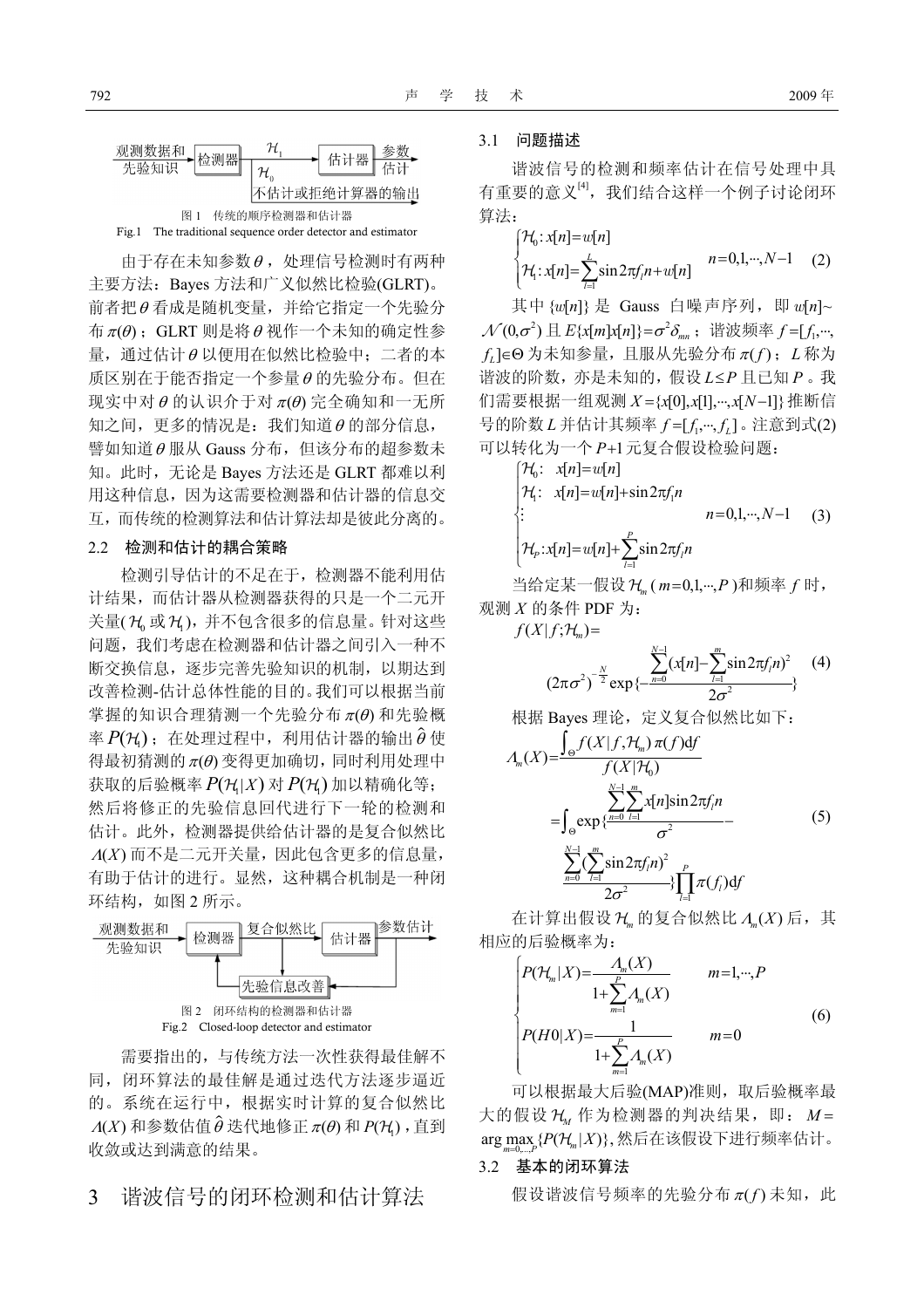时,无法直接使用 Bayes 方法。但根据第 1 节的讨 论,可以根据经验合理假设一个  $\hat{\pi}(f)$ , 并且在迭代 过程中,利用估计器的输出 $\hat{f}$ 使得 $\hat{\pi}(f)$ 逐步精确化 (如图 3 所示)。



具体地说,我们可以采用下面的步骤:

(1) 对观测数据 *X* 作 DFT 变换,取 *P* 个最大峰 值所在的频率作为频率估计 { $\hat{f}_l$ ,  $l=1,\cdots,P\}$ ;

 $(2)$   $f$ <sub>*l*</sub> 的初始分布为以 $\hat{f}$ , 为中心, 宽度  $\Delta$ <sub>l</sub> 的均 匀分布,即: π̂(f<sub>i</sub>)=U(f̂<sub>i</sub>- $\frac{\Delta_l}{2}$ ,f̂<sub>i</sub>+ $\frac{\Delta_l}{2}$ ),其中Δ<sub>ι</sub>根据 先验知识选取;

(3) 将  $\hat{\pi}(f_i)$  代入式(5), 计算各假设 H<sub>a</sub> 下的复 合似然比和后验概率,以及在观测数据 *X* 含有谐波  $\sin 2\pi f_i n$  的概率 $\zeta_i = \sum_{m=1}^{\infty}$  $\zeta_i = \sum_{m=1}^l P(\mathcal{H}_m | X)$ ;

(4) 对  $\hat{\pi}(f_{l})$  进行修正:  $\Delta_{l}^{(k+1)} = \frac{\Delta_{l}^{(k)}}{1 + a \zeta}$  $\mu^{(k+1)} = \frac{\Delta_l^{(k)}}{1 + a\zeta_l}$  $\Delta_l^{(k+1)} = \frac{\Delta_l^{(k)}}{1 + a\zeta_l}$ , 其中  $a \in$ 

[0,1]根据经验选取。易见,修正后的 ∆*<sup>l</sup>* 变窄, *<sup>l</sup> f* 的 先验分布更加确切。随着迭代次数的增加,有渐近  $\hat{\mathcal{D}} \hat{\pi}(\hat{\pi}(f_i) \rightarrow \delta(f_i - \hat{f}_i);$ 

(5) 将修正后的  $\hat{\pi}(f_i)$  回代, 重复步骤(3)、(4);

(6) 当迭代到一定次数或效果较满意时,依 MAP 准则, 取后验概率  $P(H_n | X)$  最大的假设 H<sub>1</sub> 为 检测器的输出。

3.3 说 明

(1) 我们使用的耦合策略是比较简单的,检测 器使用复合似然比{ $\Lambda$ <sub>*(X)*</sub>} 和估计器的输出{ $\hat{t}$ ,  $l=$ 1, ..., P 来修正参数 f 的 PDF, 但估计时并未利用检 测器的信息;

(2) 关于估计准则的选择,MAP 估计和 MMSE 估计都可以利用关于参数的统计信息。然而当我们 只着眼于评估检测性能的时候,可以采用更简单的 估计准则,例如 ML 估计,因此我们选择 DFT 作频 率估计,这是一种近似的 ML 频率估计,但注意此 时并未利用参数的先验分布信息;

(3) 在我们的例子中,先验信息指的仅是先验 分布 π(f)。然而先验概率 P(H<sub>n</sub>) 对后验概率  $P(H_m|X)$  亦有着很大的影响, 在更完整的校正准规 则中应该考虑到: 如果  $P(H_n)$  根据  $P(H_n|X)$ 一步步 地校正,可以加速算法的收敛。

## 4 闭环算法的改进和在水声目标线 谱提取中的应用

在此对上面介绍的闭环算法进行必要的改进 以适应一般情况,然后结合具体的水声目标线谱提 取问题进行数值仿真。

#### 4.1 闭环算法的改进

(1) 对信号未知参量的处理

前面假定只有信号频率 *f* 是未知参量,但更一 般的情况是,信号的幅度、频率、相位事先无法确 知, 即未知参量 $θ = {A, f, φ}$ 。因此需要对前面描述 的闭环算法进行必要的修改以适应更复杂的情况。

假定不同的频率 *<sup>l</sup> f* 之间有一定的间隔,且观测 数据长度 *N* 足够长。考虑实际水声的应用条件,这 两个假设是合理的。重写观测 *X* 的条件 PDF 如下:

$$
A_{m}(X|f) = \exp{\frac{\sum_{n=0}^{N-1} x[n][\sum_{l=1}^{m} A_{l}\sin(2\pi f_{l}n + \varphi_{l})]}{\sigma^{2}} - \frac{\sum_{n=0}^{N-1} [\sum_{l=1}^{m} A_{l}\sin(2\pi f_{l}n + \varphi_{l})]^{2}}{2\sigma^{2}}\} \approx
$$
\n
$$
\exp{\frac{\sum_{n=0}^{N-1} \sum_{l=1}^{m} x[n]A_{l}\sin(2\pi f_{l}n + \varphi_{l})}{\sigma^{2}} - \frac{N\sum_{l=1}^{m} A_{l}^{2}}{4\sigma^{2}}}} = \frac{(7)}{\prod_{l=1}^{m} \exp{\left\{-\frac{NA_{l}^{2}}{4\sigma^{2}}\right\}} \exp{\frac{A_{l}\sum_{n=0}^{N-1} x[n]\sin(2\pi f_{l}n + \varphi_{l})}{\sigma^{2}}}
$$

可以通过求式(8)的最小值以求得幅度 *A* 、频率  $f$  和相位 $\varphi$  的 ML 估计:

$$
\mathcal{J}(A, f, \varphi) = -\frac{N}{4\sigma^2} \sum_{l=1}^{m} A_l^2 + \frac{1}{\sigma^2 \sum_{l=1}^{m} A_l [\sum_{n=0}^{N-1} x[n] \sin(2\pi f_l n + \varphi_l)]}
$$
(8)

在此省略证明, 直接给出结果<sup>[4]</sup>。 对观测数据 *X* 取周期图谱估计:

$$
S_X(f) = \frac{1}{N} \left| \sum_{n=0}^{N-1} x[n] \cdot \exp\{-j2\pi f n\} \right|^2 \tag{9}
$$

峰值最大的 *m* 个频率点即是 H*<sup>m</sup>* 假设下的 ML  $\frac{1}{2} \frac{\partial \hat{f}}{\partial x^2} \mathcal{E} \left( \hat{f}^{\, \prime \, \prime}_{\, \ell} \right) = \frac{1}{2} \frac{\partial \hat{f}^{\, \prime \, \prime}}{\partial x^2} \mathcal{E} \left( \hat{f}^{\, \prime \, \prime \, \prime}_{\, \ell} \right) = 0$ 

$$
\begin{cases}\n\hat{A}_{l} = \frac{2}{N} \sum_{n=0}^{N-1} x[n] \exp \{-j2\pi \hat{f}_{l}n\} \\
\hat{\varphi}_{l} = \text{tg}^{-1} \frac{\sum_{n=0}^{N-1} x[n] \cos 2\pi \hat{f}_{l}n}{\sum_{n=0}^{N-1} x[n] \sin 2\pi \hat{f}_{l}n}\n\end{cases}
$$
\n(10)

注意到式(9)中的周期图可以通过 FFT 高效地